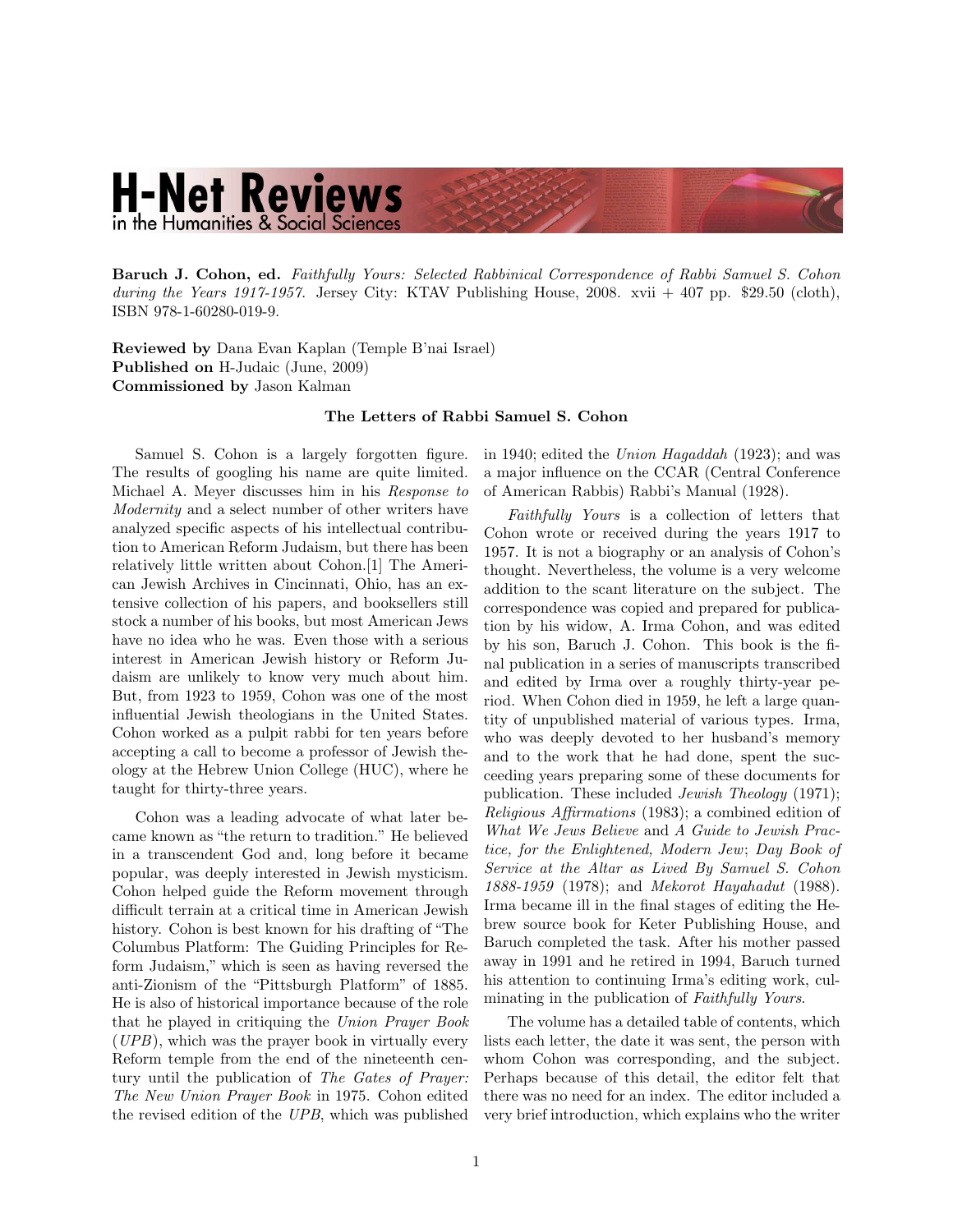was and why the correspondence has historical significance. Baruch does add comments in bold type after some of his father's responses, adding background information that could be helpful in understanding the context of Cohon's reply.

Taken as a whole, the correspondence shows Cohon as one of a handful of professors at HUC who served as religious resources for Reform rabbis facing difficult decisions in the pulpit rabbinate. The material is fascinating, typically consisting of a former student writing to him for advice and Cohon responding with an informal religious ruling. Along with Israel Bettan and a few others, Cohon became a sounding board for former students who encountered unusual situations. While the terminology is not used, the correspondence bears a great deal of similarity with traditional *she'elot ve-teshuvot*, responsa literature. The material has some likeness to the Reform responsa published by Rabbi Solomon B. Freehof (for example, Reform Responsa for Our Time [1977]) in numerous volumes, which every Reform rabbi of the generation that is now in the process of retiring had on their bookshelves. In fact, Faithfully Yours includes an extensive review of the manuscript of one of Freehof's earlier books, Reform Jewish Practice, which was published in 1944. HUC President Julian Morgenstern had asked Cohon to evaluate the manuscript, which Cohon did and sent directly to Freehof. It is a shame that Cohon never took all of the religious decisions that he wrote up and reworked them into a comprehensive guide to Reform Jewish practice, similar to what Mark Washofsky did two generations later (Jewish Living: A Guide to Contemporary Reform Practice [2001]). Nevertheless, Cohon's correspondence opens a window into congregational life and particularly into the dilemmas that Reform rabbis faced in the period straddling World War II.

Cohon had a great deal of confidence, presenting what he saw as the Reform position clearly and without apologetics. When appropriate, he was able to cite from his extensive knowledge of rabbinic literature. Scholars from the more traditional movements acknowledged that his Talmudic expertise was comparable with that of an Orthodox posek or a Conservative professor of Talmud at the Jewish Theological Seminary. Cohon's son told me that when Rabbi Abraham Joshua Heschel came to teach at HUC, he wanted Cohon to be "his Rebbe." What is particularly impressive is how he related positively to the writings of the classical Reform rabbis of the previous generation while presenting a significantly more traditional approach to Reform Judaism. He seemed to see the evolution of Reform Judaism as not only ongoing but also natural. Let me give a few examples that illustrate the nature of the material.

In 1935, Rabbi Marius Ranson of Congregation Sharey Tefilo of East Orange, New Jersey, wrote Cohon that one of the boys in his confirmation class had been insisting that he did not believe in God. The boy's father was anxious to have the boy confirmed, but the mother, an "Ethical Culturalist," had expressed a deeply felt opposition to organized religion of any type. Rabbi Ranson wrote that he was thinking of refusing to confirm the boy, and had apparently already shared this possibility with the father, who vehemently insisted that confirmation was not a religious rite but rather a graduation ceremony. Since the boy had attended religious school at the synagogue for the past six years, he should be entitled to graduate and attend a graduation ceremony.

Cohon explained that the confirmation ceremony was introduced by the Reform movement as a substitute for bar mitzvah, and was "essentially religious in character." The purpose of confirmation, "as the very name indicates," was not to evaluate academic achievements but rather to confirm "their firmness in Jewish religious convictions." Cohon therefore advised Ranson to exclude the boy from the confirmation ceremony. Nevertheless, Cohon added that the father might be appeased by issuing the boy a certificate of attendance. Further, he suggested that the boy might be "won over through kindliness" (pp. 198-201). This response was typical in that Cohon sought to uphold tradition while avoiding the inflexibility that might permanently alienate anyone from congregational life.

Some of the material is valuable for the light that it sheds on the importance of social status in Reform congregational dynamics. For example, in another letter from 1941, Hilda Lichtenberg, the wife of Leo Lichtenberg, the Reform rabbi in Wichita Falls, Texas, wrote Cohon that one of the girls in confirmation class handed in an essay that her husband believed had been copied from some sort of published document. Cohon was able to identify it as a sermon written by Rabbi J. Leonard Levy and sent Hilda a pamphlet with the published sermon. Rabbi Lichtenberg wrote back about a month later explaining that once he received the published version of the sermon,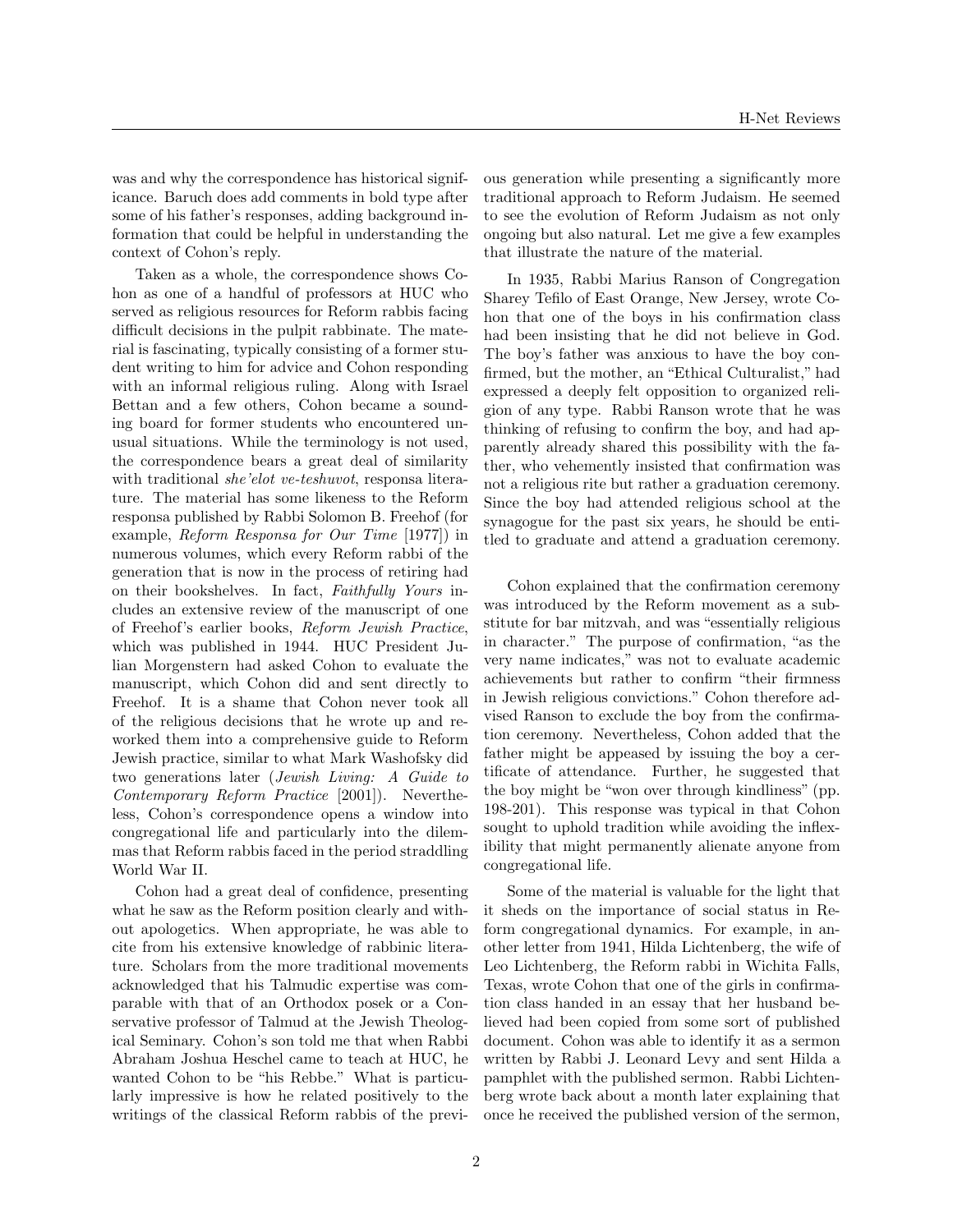he went to a Mr. Zale, the secretary-treasurer of the congregation. Mr. Zale told the rabbi that the behavior of the child did not surprise him because the family was known "as people to whom truthfulness means nothing and pretense everything." They had, according to Zale, "practically no friends in the congregation."

They decided to handle the situation gently so as not to allow the plagiarism to escalate into a major confrontation. Zale advised the rabbi to tell the girl that her essay was "too good" and that she should rewrite it in simpler language. As soon as the daughter returned to her house after Sunday school and told her mother, the mother called the rabbi to tell him that although she did not believe the rewrite was justified, she would nevertheless cooperate. Within a few days, the rabbi received the rewritten essay. Unfortunately, during the confirmation rehearsal, the girl started to recite her original essay. The rabbi and Zale then had to tell the girl's father exactly what had happened. Although the father denied that his daughter had actually plagiarized anything, they were able to pressure him into forcing his daughter to read the rewritten essay (pages 309-311). In a period before the Internet, many of his students relied on Cohon for information relating to scholarly and rabbinical publications not easily accessible to them. Cohon was always careful to urge congregational rabbis to be cautious in applying book knowledge to people in real-life situations.

The collection includes dozens and dozens of letters which present specific situations that required rabbinic responses. The majority of them are fairly simple. Can a rabbi officiate at the burial service of a Jewish woman who is being buried next to her non-Jewish husband in a Christian cemetery? Cohon relied on Rabbi Kauffmann Kohler's rulings in The Rabbi's Manual, which prohibited the officiation at the burial of a Jew in a Christian cemetery if the decision was the result of conversion to Christianity. Cohon ruled that because the woman wanted to be buried in a Christian cemetery solely for the love of her dead husband, the rabbi should offer prayer at her interment. However, the rabbi should make it clear that "the action is exceptional" (pp. 332-333). Cohon relied on this exceptional case loophole, repeatedly urging his former students to make exceptions to the principles he explained in order to avoid hurt feelings.

There is a bit of material related to the contro-

versy over Zionism in the Reform movement, including an exchange with Rabbi Louis Wolsey of Rodeph Shalom Congregation in Philadelphia, one of the leaders of the American Council for Judaism. There is also a written response to a verbal request made by HUC President Morgenstern in 1946 for specific suggestions on how to respond to political events in Palestine. One of the longest responses was to a 1934 request from Rabbi Philip F. Waterman of Grand Rapids, Michigan, who had had a disturbing conversation with an internationally known surgeon, who, despite his educational background, "has been taken in by some of the most anti-Semitic propaganda" (p. 69). Cohon's correspondence–or at least the selection of correspondence chosen for this volume–covered a great many topics rather than focusing on primarily one or two specific concerns.

The collection includes little on Cohon's theological interests. This is probably deliberate since the focus is on practical issues that concerned how rabbis should respond to various situations. Nevertheless, I personally would have enjoyed reading about the discussions relating to the formulation of a Reform Jewish theology for the times. Cohon criticized classical Reform for overly stressing Jewish ethics at the expense of ceremonial practice. Arguing that there needed to be a balance between halacha and aggadah, Cohon became the most influential Reform Jewish theologian of his generation. He is best remembered for the central role that he played in the writing of the "Columbus Platform." In 1935, CCAR President Felix Levy appointed a commission to draft a new platform for the movement. Rabbi Samuel Schulman of Temple Emanu-El in New York was appointed chairman of the commission and wrote what he intended to be the first draft of the new platform. Terribly dissatisfied with what Schulman had written, Cohon wrote an alternative draft, which was then accepted as the basis for the platform. Schulman had not been able to attend the second meeting of the commission because he had been ill and was very insulted that Levy had made a presidential decision to replace his draft with Cohon's. Schulman resigned as chairman of the commission, but came to the 1937 CCAR convention in Columbus, Ohio, determined to push for a vote of the full membership. Part of the conflict had to do with religious policy. Schulman was a classical reformer who had served Temple Emanu-El, one of the most diehard classical Reform congregations in the country. But much of the preference for Cohon's draft had nothing to do with theology. Rather,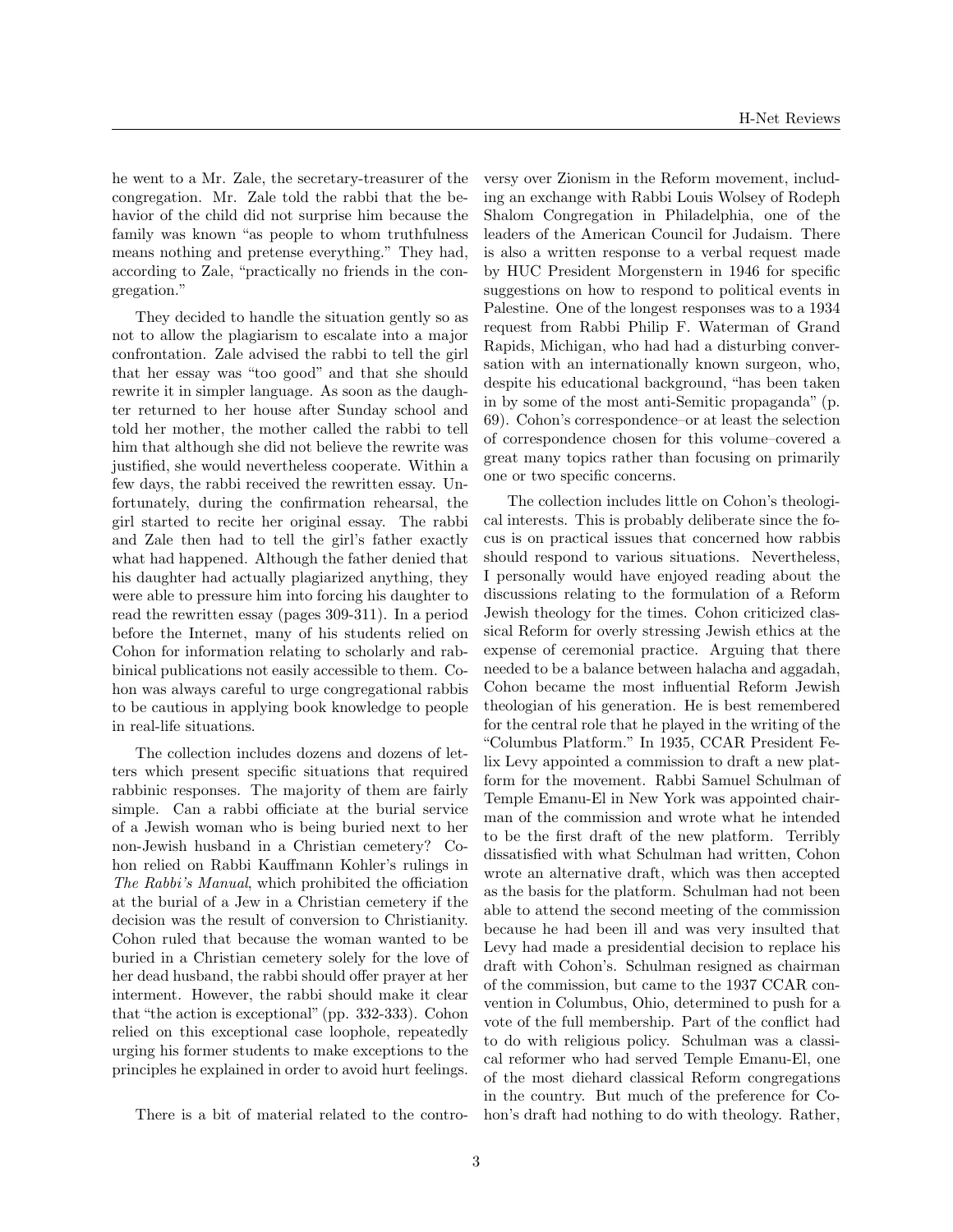it was felt that Cohon's draft was simpler and more directly addressed the central concerns of American Reform Jews at what was a very traumatic time in Jewish history. His document reflected the changes that had been taking place in the movement since the 1885 Pittsburgh conference, but also showed the remarkable continuity that existed in Reform thought over that fifty-year period.

Schulman's supporters proposed a resolution against adopting any platform, and were able to find eighty-one votes in favor of this resolution opposed to eighty-one votes against. According to Reform folklore, both sides went out onto the golf course to find rabbis that they thought would support their position and hauled them off in order to vote. But, whereas at the time it was seen primarily as a power struggle between the old and new guard, in retrospect, the vote was interpreted as a referendum on the Reform movement's approach to Zionism. This was certainly a central issue but it was not the only factor in the conflict over the "Columbus Platform." In any case, Levy cast the deciding vote against the resolution to abandon the adoption of a platform and a revised version of Cohon's draft was accepted with only eight negative votes. Material on this episode can be found in the Samuel S. Cohon Papers 2/6-2/7 at the American Jewish Archives.

Cohon also played a central role in the revision of the UPB. The UPB had originally been published in 1895 and had been revised in 1918 (volume 2 for the High Holy Days had been revised in 1920). But the revision was very slight. There was a bit more congregational participation and a little more Hebrew. The revised UPB also used the new Jewish Publication Society Bible translation as the basis for the biblical passages that were included in the prayer book. But otherwise, it was virtually unchanged. In 1928, Cohon wrote a blunt critique of the UPB, arguing that it stressed rationalism at the expense of emotion. The prayer book needed to be reedited to stress the omniscient nature of God. In addition, Cohon wanted to include prayers that would stress the personal relationship with God. The newly revised UPB was eventually published in 1940 (volume 2 for the High Holy Days appeared in 1945), incorporating many of Cohon's recommendations. Faithfully Yours does not include material on the extended negotiations that led to the final text of the new prayer book. Baruch told me that this material was simply not there. His hypothesis was that most of the discussions on this and other related topics were verbal and were therefore never in manuscript.

There are a number of letters that refer to the difficulty of reintroducing traditional practices in congregations that had grown accustomed to classical Reform. Some rabbis were caught between members from Eastern European backgrounds, who wanted more Hebrew and a more traditional atmosphere in prayer, and the "German Jews," who wanted to maintain the classical Reform approach that stressed prayer in the vernacular and strict decorum. Rabbi Phillip Jaffa of Phoenix, Arizona, wrote Cohon in 1936 that his congregation had just adopted the UPB, volume 2, as well as the experimental edition of volume 1 for Friday evening services. Jaffa explained that while many of the older Eastern European members "naturally object to the excessive use of English," the small group of Reform born members objected to the chanting of the Torah portion from the pulpit. He asked Cohon whether it was acceptable Reform practice for the rabbi to chant the traditional Torah portion from the pulpit. Cohon answered that it was, citing three cases where that was the actual practice. Cohon endorsed this approach, but explained that the final decision had to be made by the congregation itself. "If they find the chant from the pulpit annoying to them, then, in the interest of peace, the sacrifice should be made." Cohon, however, stressed that he considered the abandonment of this practice to be "a distinct sacrifice" (pp. 201-203).

Cohon was an incredibly influential leader of the Reform movement. His career spanned the period when the Reform movement made the transition from classical Reform to what became known as neo-Reform. Cohon was a progressive and yet also deeply traditional thinker who took positions that, with minor emendations, would be generally accepted by most Reform Jews today. He knew a great deal about traditional Judaism and was able to explain the halachic background for many Reform positions on various ritual matters. He displayed sensitivity to the needs of individuals and congregations, urging rabbis to make exceptions to the rules when he felt that it would be in the best interests of the Jewish community and the future well-being of the religion. The publication of such a broad and varied collection, which spanned the critical decades from the end of World War I until the late 1950s, gives us a detailed look into the types of ritual and policy issues that Reform rabbis throughout the country were facing at that time. Faithfully Yours provides us with a large selection of fascinating correspondence, reveal